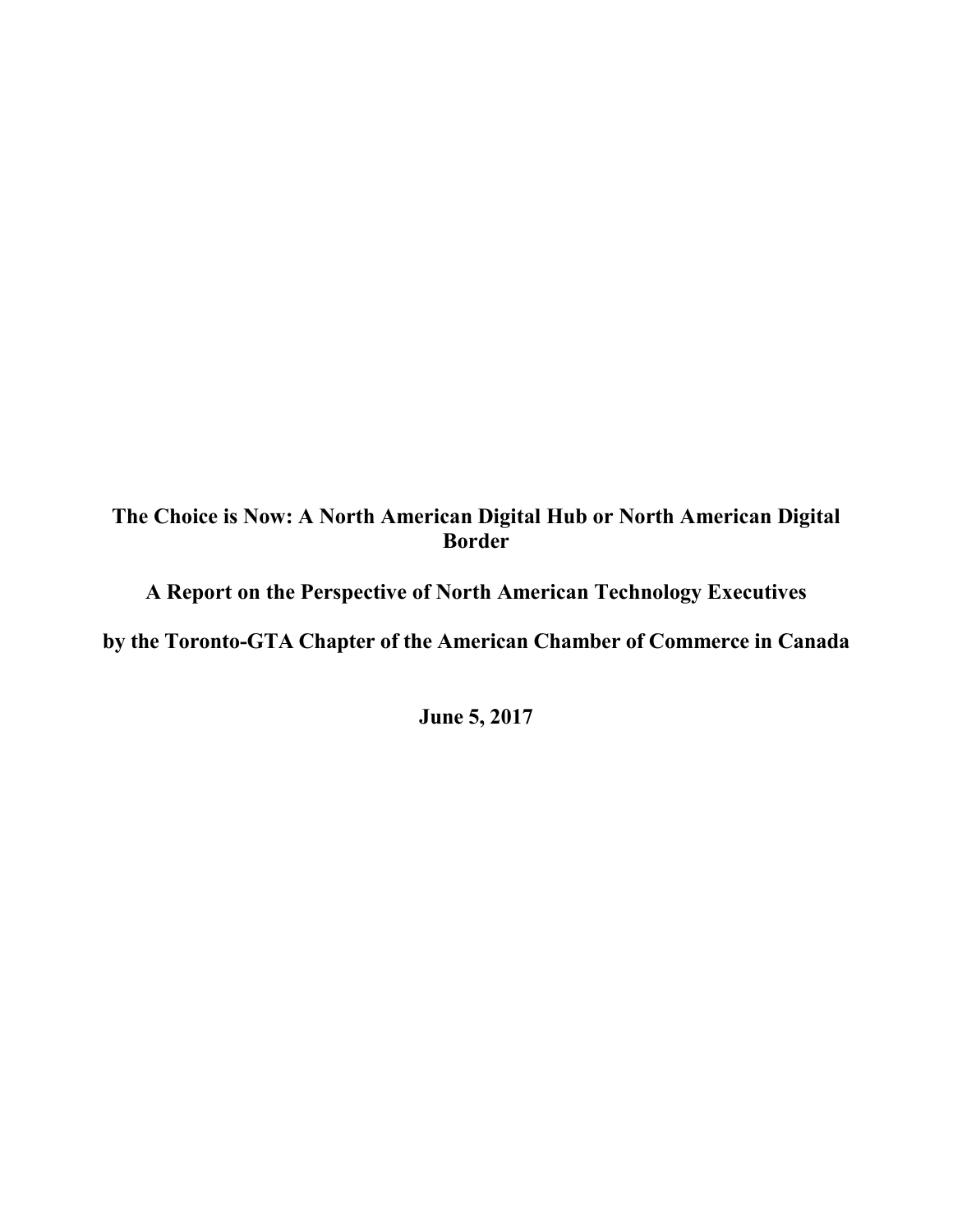#### **Executive Summary**

- The Canadian and American digital technology community welcomes the modernization of NAFTA because the tech sector has undergone revolutionary changes since the enactment of the NAFTA and its predecessor, the U.S.-Canada Free Trade Agreement.
- While much of the current NAFTA discussions regarding digital technology focuses upon issues provided in the proposed Trans-Pacific Partnership (TPP) such as prohibiting customs duties on data flows and data localization, the primary concern for technology leaders centers upon labor market mobility; specifically, professionals in the technology industry desire a more pliant administration of the B-1 business visitor program and improved flexibility to recruit talented university graduates in Canada and elsewhere to work in the United States.
- The tech sector would also like to see a clear and logical tax regime applied across the border and would like to make sure that any changes to NAFTA would not adversely affect its access to capital.

## **Background**

## *How tech has grown during the lifespan of NAFTA*

When the predecessor to the North American Free Trade Agreement (NAFTA), the Canada-U.S Free Trade Agreement, was executed on January 2, 1988, broadband internet access had not been invented; users had to dial into a node connected to ARPANET and tie up their landline phones while connecting. The best speed a user could hope for at the time was 56 kbts/second (today, consumers can enjoy download speeds that are over 13,000 times faster). CompuServe had been in business for about 8 years offering only e-mail and chat features to its users who needed to buy access at their local computer stores. Cell phones had been available for 4 years, but were only used for voice communications. Cisco Systems was 4 years old and only had 9 employees (at the end of 2016, Cisco employed nearly 74,000 worldwide). It would be 3 years until AOL became available on computers, 6.5 years until Amazon.com was founded, over 10 years until Google was incorporated, and over 16 years until the Facebook website was launched. In 1988, the Bureau of Economic Analysis of the U.S. Department of Commerce estimated that the technology sector (including the manufacturing or computer and connectivity devices, the publication of information over the internet and the provision of technology related services) contributed \$238 billion to the U.S. economy and accounted for 1.5% of total US GDP. In 2016, the BEA estimated that this figure rose to \$1.04 trillion and accounted for 7.1% of total US GDP. According to the Brookfield Institute, the 2016 GDP for tech sector in Canada was equal to CAD \$117 billion in 2016 and accounted for 7.1 % of total GDP in the country. According to TechRepublic, 6.7 million individuals were employed in the U.S. tech sector in 2015. According to the Brookfield Institute, 864,000 individuals were employed in the tech sector in Canada during 2016, accounting for 5.6% of total employment in the country.

## *The need to make changes to NAFTA and the concerns associated with such changes*

The modernization of NAFTA requires the inclusion of provisions targeting the digital technology sector. The letter issued by United States Trade Representative (USTR) Robert Lighthizer launching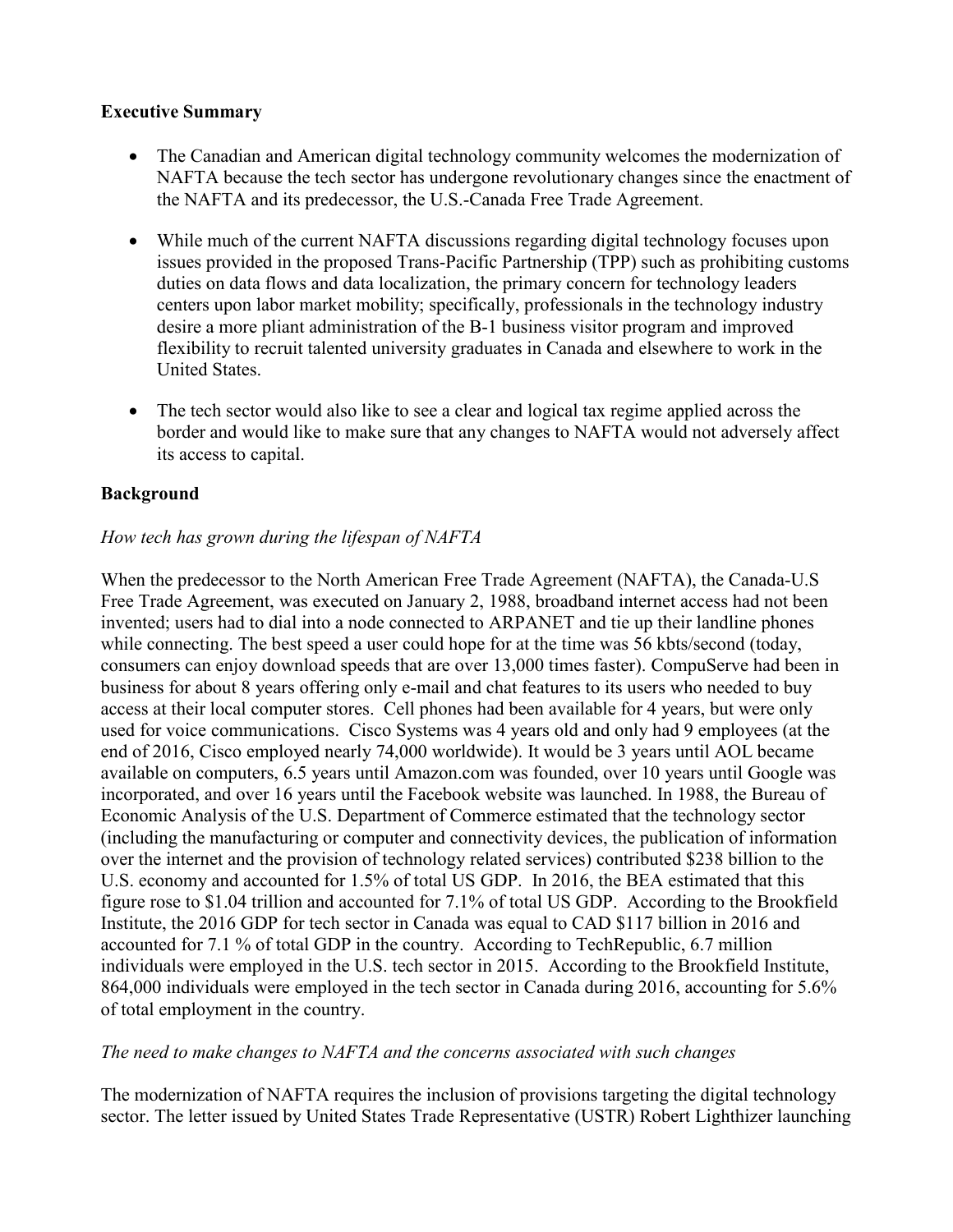the 2017 NAFTA negotiation process expressly indicated that digital technology was a key focus area for the U.S. Administration. Similarly, the U.S. Federal Register notice calling for stakeholder consultations regarding the NAFTA negotiations expressly solicited comments regarding the digital technology sector. However, these positive developments must be weighed against the absence of any express indication of a need to address labor and digital workforce mobility in the NAFTA modernization efforts. Similarly, the U.S. Administration's persistent view to strengthen rules of origin and Buy American/Hire American provisions presents the potential to build digital borders between Canada and the U.S. A comprehensive approach to NAFTA "digital" modernization—not just a digital chapter—is what is needed in the NAFTA effort.

## *Cause for concern in the tech sector*

The resulting confusion has placed business leaders who rely upon trade and investment across the longest undefended border in the world on edge. This sense of unease has been acutely felt in the technology industry where the need to collaborate, innovate and execute places great demands on companies to make sure that people, capital and solutions freely move anywhere in the world to respond to customer demand and marketplace dynamics.

#### *The roundtable*

On May 2, 2017, business and government leaders in the technology industry and in markets that rely heavily upon the solutions and services generated by this industry met in a roundtable discussion in Toronto to provide their perspective regarding proposed changes to NAFTA. While they understand the need to update a treaty that was adopted when "Walk Like an Egyptian" was the most popular song on the Billboard Hot 100, their concerns regarding any changes in NAFTA are centered among three primary issues, which are:

- 1) The movement of employees and other skilled individuals across the border to match the needs of technology businesses;
- 2) Tax policy with regards to the provision of services and solutions in an industry that does not manufacture in a traditional sense; and
- 3) Access to finance and investment.

Each of these issues will be described in greater detail below.

## **Free Movement of Human Capital**

#### *Background and history*

Of all the issues that affect the cross-border technology community, the possible effect of any changes to NAFTA upon these companies' ability to deploy their talent into the United States was the overwhelmingly predominant concern. There was a general consensus regarding the need to update the portion of NAFTA that addresses the movement of professionals across the border, which is commonly referred to as the TN Visa program in the U.S. The categories of professionals who allowed to obtain work permits under the TN Visa program need to be updated to reflect the evolving nature of the work that is performed in the  $21<sup>st</sup>$  century. This is especially true for the technology sector.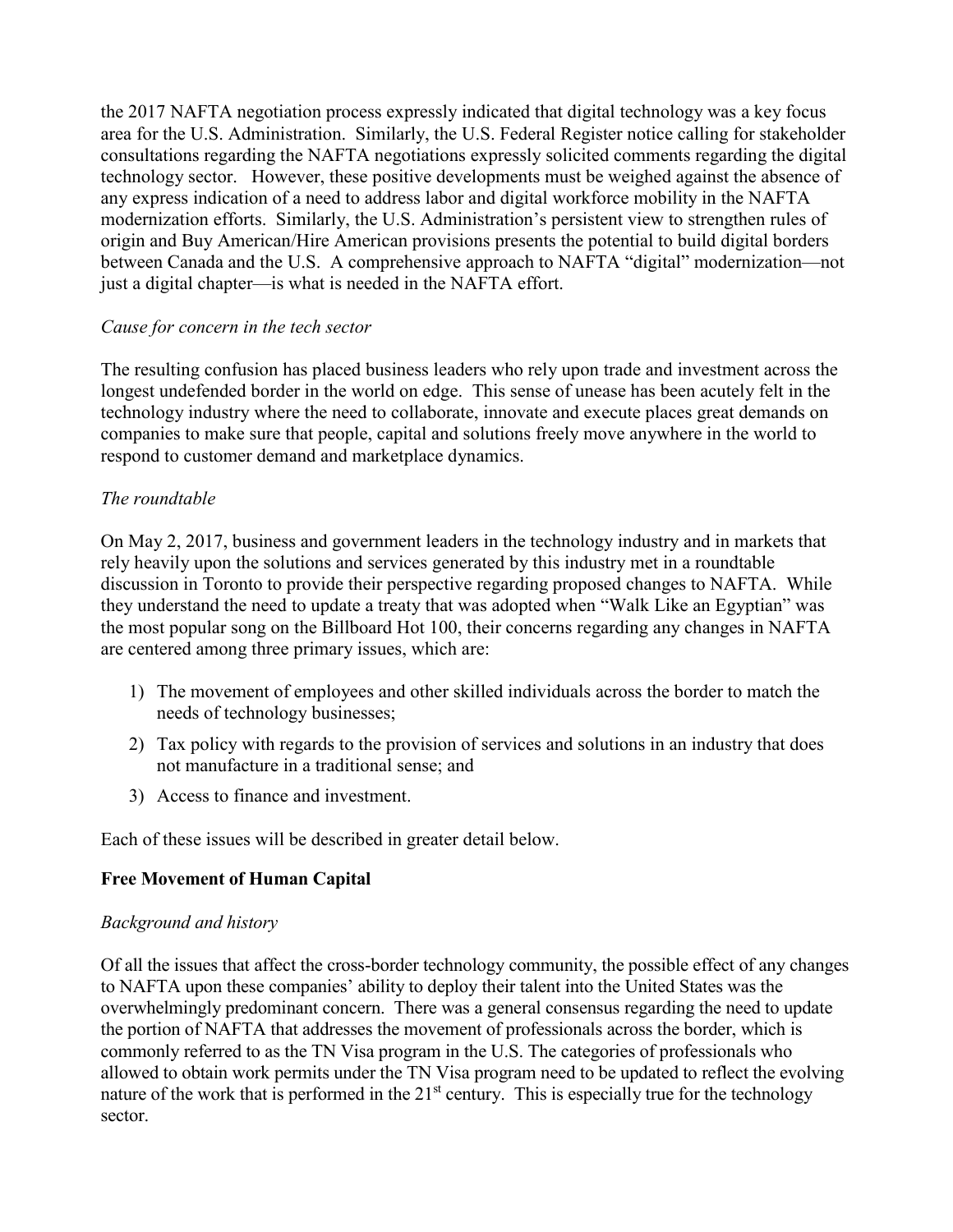For example, most of the attendees at the technology roundtable would need to qualify as a computer systems analyst in order to be eligible under the TN Visa program. However, this category fails to account for the diversity of work performed by these professionals. Workers in the technology industry are not merely computer systems analysts, they are also graphic designers, coders, connectivity specialists, quality control testers and so forth. A renovation of NAFTA after 30 years may afford the possibility of providing more avenues to allow technology professionals to enter into the United States to work.

#### *Concerns about how changes to NAFTA may affect cross-border labor market mobility*

Despite the roundtable's understanding of the need to change the work permit provisions of NAFTA, the participants expressed concerns about the effect of any such changes on their businesses. This concern arises for three key reasons.

#### Reason 1 – Technological services or solutions may be produced anywhere

Physical location does not matter in the provision of technological services or solutions. Ideas that are generated in Canada may be sold and distributed throughout the world instantaneously.

#### Reason 2 – Intense competitive pressure for the tech professionals

There is an extraordinary amount of competition for talent in the industry, and this burden causes technology companies to search globally for the right people with the right skill sets.

## Reason 3 – Technology depends on collaboration – walls between nations may hurt this arrangement

Collaboration among tech enterprises is not confined by national boundaries. The best team for a project may require assembling talented individuals located throughout North America and around the world.

## *Allowing for short term business visits to the U.S.*

Beyond just changing the NAFTA professional "list", roundtable participants mentioned that current U.S. immigration rules make it difficult for a company to have any employee travel to the United States on business for a short period (say 72 hours) whether it is to visit a customer, attend meetings or collaborate with team members in the United States. This is because the program that allows for entry into the U.S., the B-1 business visitor program, requires that all income (whether it is the form of salary or revenue) come from a non-U.S. source. In technology, where production and delivery of the service or solution may come from nearly anywhere in the world, it is hard to demonstrate to a U.S. Customs and Border Protection ("CBP") Officer that the revenue resulting from a sales call will be generated in Canada or that an employee attending a conference or meeting in the U.S. will derive no salary or income from a U.S. based entity.

In fact, one of the problems created by the B-1 business visitor program stems from a benefit afforded to Canadian citizens. Generally, Canadian citizens may apply for B-1 visitor status at a U.S. port of entry without the need to file a formal application or to receive a formal visa. While this is practical and efficient, what this means is that each time a Canadian enters the U.S. for a short term visit on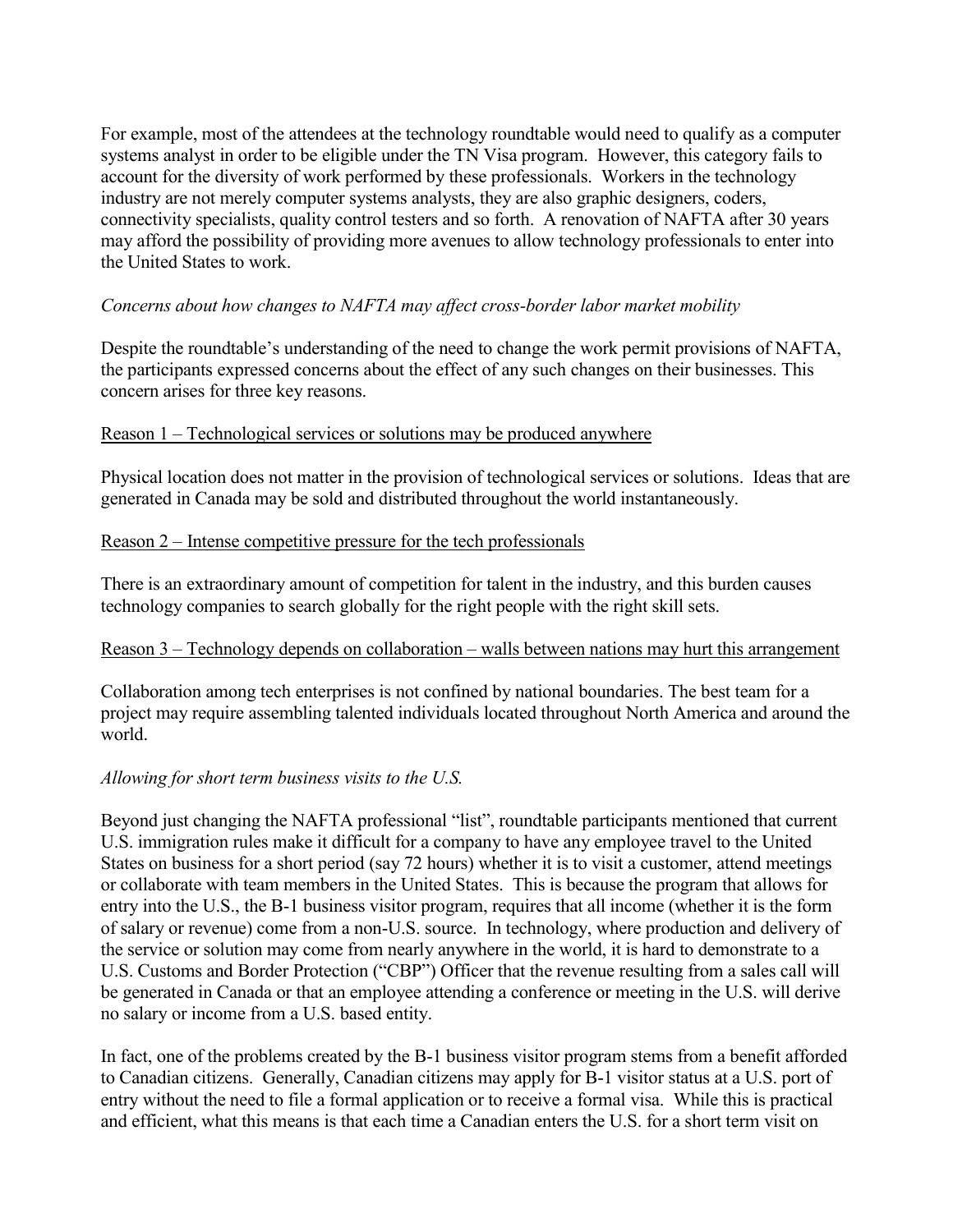business, he or she is effectively re-applying to obtain B-1 status in the country. The applicable rules and regulations to obtain B-1 status are broadly worded which allows CPB staff wide latitude in its interpretation of who is admissible under the B-1 program and who is not. This could lead to the same person being allowed to enter the U.S. under the B-1 program at one time while be denied entry at another time. This makes things difficult for technology concerns and other businesses that need reliability and predictability when making their decisions as to where to deploy their human capital.

#### *Roundtable proposals addressing short-term business visits into the U.S.*

One of the suggestions made by the roundtable participants to respond to the lack of uniformity in B-1 business visitor entry decisions is to grant automatic business visitor status to Canadian citizens and permanent residents who enter into the United States for a period of time not to exceed six months. This would be similar to the treatment afforded Canadians who enter into the U.S. as tourists. This would mean that Canadians would not need to meet the qualifications imposed upon business visitors from other countries such as:

- 1) Proof that all salary, income or other remuneration comes from a source outside the United States;
- 2) Proof that the Canadian business visitor has a residence in Canada and does not plan on abandoning this residence;
- 3) Proof of a return trip planned for a date certain in the future; and
- 4) Proof of funds sufficient to cover expenses for the duration of the Canadian's visit in the United States.

However, the participants concede that this benefit should not be granted to Canadians unless they bear a corresponding taxation burden. Under this scenario, Canadians would be responsible for the payment of U.S. income taxes for any salary or income earned in the United States.

The roundtable participants also expressed interest in the establishment of a NEXUS program dedicated for business visitors. It would allow trusted business travelers to receive expedited entry into the U.S. and obviate the need for such travelers to provide supporting documentation for each crossing of the U.S. frontier.

## *Concerns about the hiring of graduates with technology related degrees from Canadian universities*

Technology companies, no matter how big or small, conduct an exhaustive search to find the brightest, most talented graduates at institutions of higher education throughout the world. These individuals graduate not only with engineering and science degrees, but also with degrees in a wide variety of disciplines. Once these people are hired, the companies want the flexibility to assign them wherever their clients and customers require, whether it is in the United States or elsewhere.

The roundtable participants reported that they are unable to find a sufficient number of capable graduates from U.S. universities to fill their staffing requirements in that country. Thus, they need to employ graduates from the University of Waterloo, the University of Toronto and other acclaimed Canadian institutions of higher education. The problem is that these companies are finding it increasingly difficult to hire graduates of Canadian universities and assign them to work in the United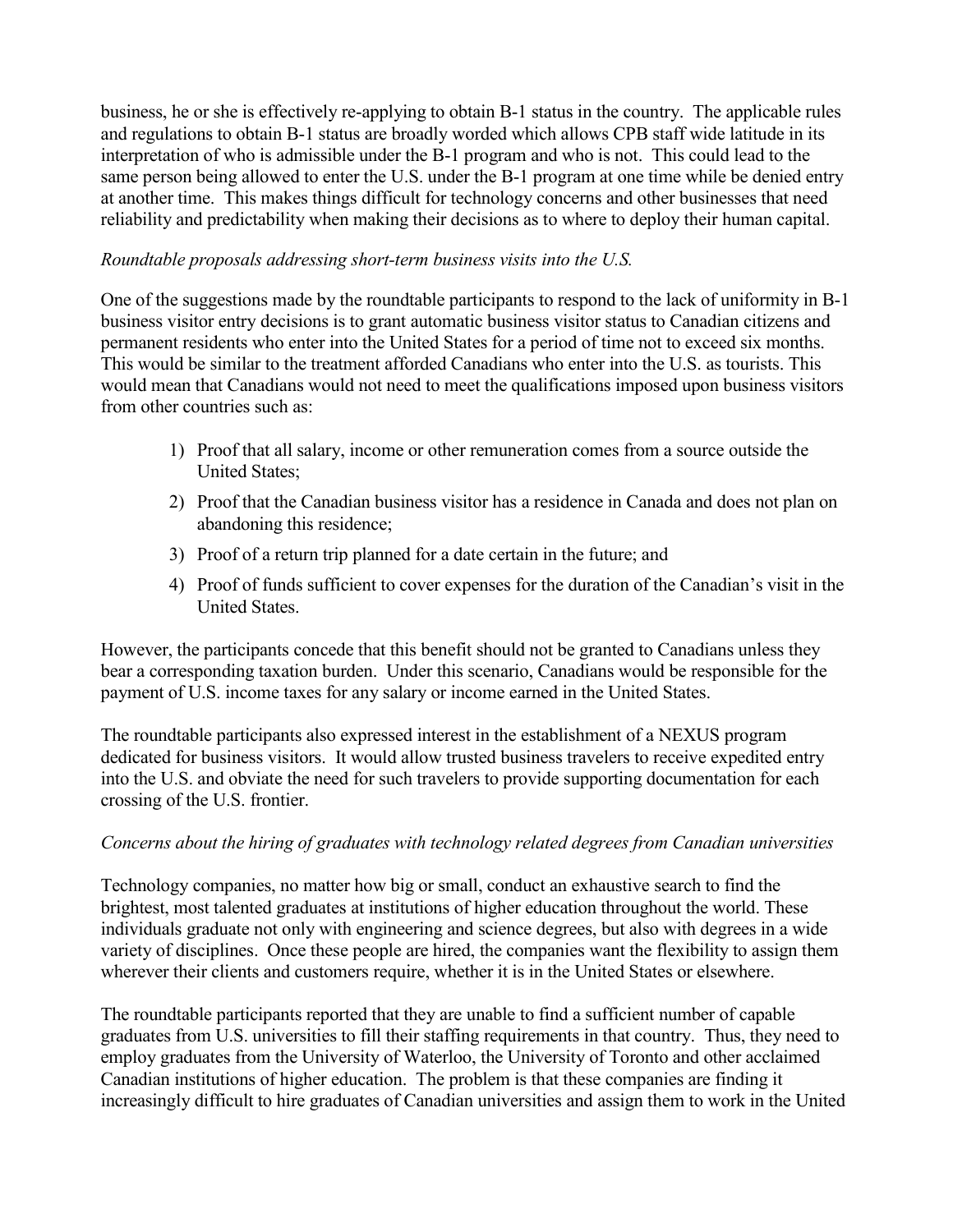States unless such graduates are U.S. citizens. This difficulty arises despite the fact that the NAFTA visa program has provisions that explicitly allow engineers and scientists with baccalaureate or advanced degrees to obtain status to work in the United States. The participants reported that the problem is twofold.

#### Problem 1 – It is not just engineers or scientists that tech companies need to employ

Companies in the technology sector may need to hire people in the U.S. for positions such as graphic designers, digital marketers or software architects, and these positions may not require an engineering or science degree.

## Problem 2 – The perception that hiring Canadian graduates weakens the "Hire America" initiative

The belief among the American populace, which is sometimes reflected at the U.S. port of entry, is that bringing Canadian trained technology professionals into the U.S. inevitably takes away a job that would otherwise be offered to a U.S. citizen or resident.

This concern arises from the philosophy expressed by some leaders in Washington to place American interests first and foremost with respect to matters of trade and investment promotion from foreign countries. For example, in matters of trade, many leaders in the U.S. federal government favor a "Buy America" focus. This became evident when the construction of the Keystone XL Pipeline across the Canada-U.S. border was approved; such approval was conditional upon the use of U.S. sourced steel in the construction of the pipeline within the United States. The corollary to the "Buy American" doctrine is the "Hire American" doctrine. It is expected that any amendments to NAFTA will include provisions that are designed to protect the U.S. workforce, because those in power in Washington believe that such protections do not exist in the current version of NAFTA.

## *Moving from "Hire American" to "Hire North American"*

The roundtable participants believe that the prospective provisions to protect U.S. labor should be altered slightly to create a workforce initiative for North America. This would allow Canadian workers to have greater access to the labor market in the U.S. compared to workers located in countries outside of North America. The connectivity of the U.S. and Canadian marketplaces, not just in the technology sector but in other key sectors such as automotive and resources, makes the economic argument for greater labor force integration between Canada and the United States compelling.

## **Tax Policy**

## *Background*

Cross-border tax policy is determined by a U.S.-Canada tax treaty that was originally executed on September 26, 1980 and has been subject to a series of amending protocols since then, the most recent of which went into effect on September 21, 2007. The current tax treaty provides the foundation for a preferred relationship between Canada and the U.S. For example, the withholding rate on U.S. sourced dividends received by foreign entities may be as high as 30%. The withholding rate for certain Canadian entities for U.S. sourced dividend income may be as low as 5%. Although, the U.S. Canada tax treaty does simplify some matters for cross-border businesses, many tech companies and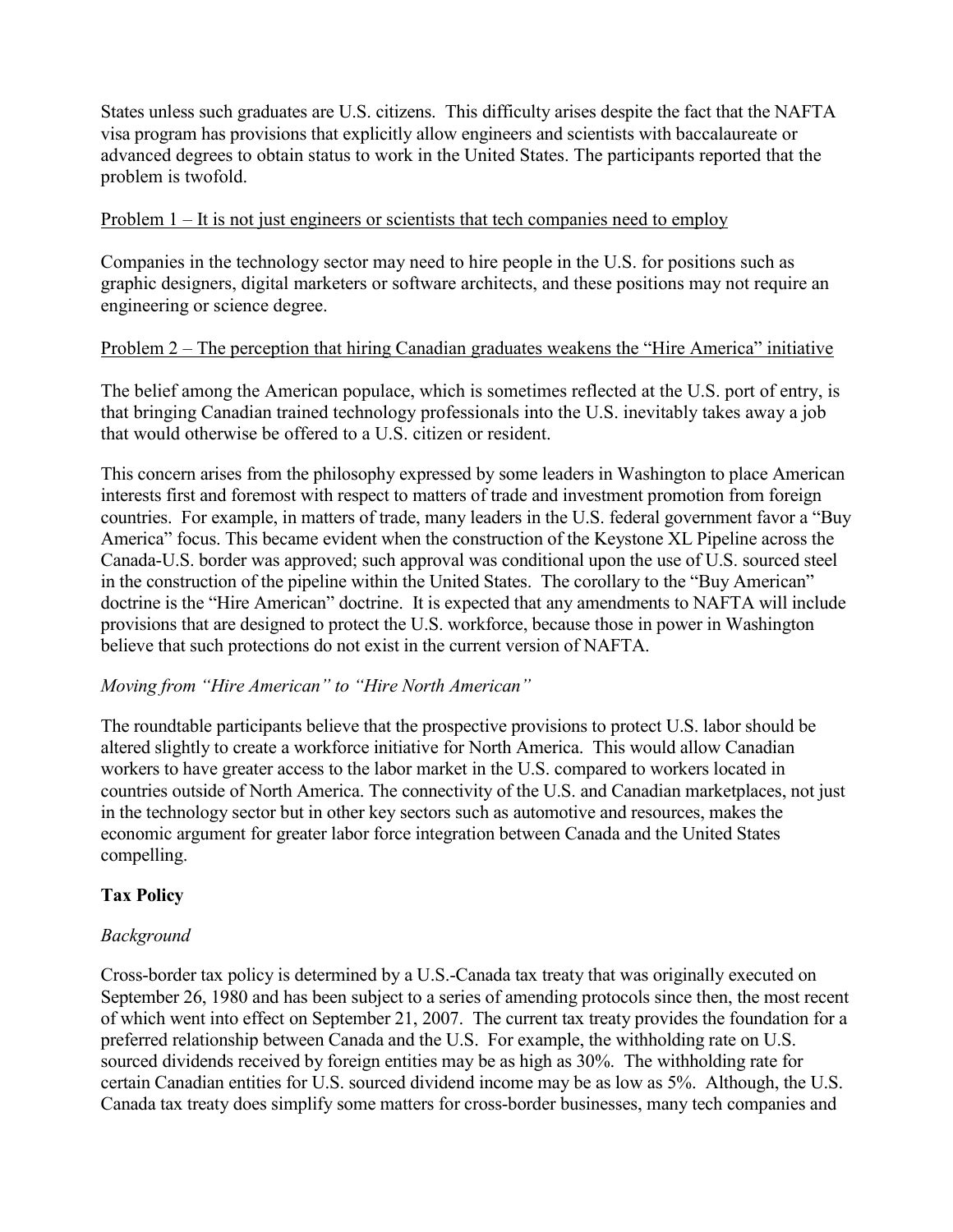others find tax compliance across the border to be cumbersome and complex and they are concerned that any changes to NAFTA may further add to their tax burden.

## *Tax related issues raised at the roundtable*

The roundtable participants were concerned about the tax implications of any amendments to NAFTA. There was near uniformity among the audience that the movement of data across borders should not be subject to taxation. There was an understanding that the sale and delivery of technology solutions and services for profit should be subject to tax, but the relevant government authorities should work to develop a way to automate the calculation of taxes and duties owing in a manner that is consistent with the speed with which management decisions are made and services are delivered in the technology industry. There also needs to be a consistency with the way that sales taxes are levied and source of supply issues are determined given the fact that technology services and solutions are often not manufactured in a particular location the way that traditional consumer or industrial products are manufactured.

#### *Apprehension regarding possible border adjustment tax*

In the area of potential tax policy changes, the focus of the roundtable's concern was the proposed implementation of a border adjustment tax. Even though the original plan to assess a 20% tax on all goods imported from outside the United States appears to no longer be viable, it is widely believed that leaders in Washington will advocate for some sort of tax on imports, even if its is through the backdoor method of providing U.S. businesses with tax relief for the goods they export to other countries. The amount of import tax levied (or export relief afforded) is intended to be harmonized around the globe. The policy justification for the border adjustment provision is to provide relief to U.S. exporters that have to assess value added charges when they sell goods or services in other countries but are not able to avail themselves of the relief offered to companies based in those other countries for the value added taxes assessed (for example, the HST rebate that Canada offers to Canadian businesses).

## *Canadian exemption to the border adjustment tax?*

The possibility of an exemption to the U.S. border adjustment provisions that may be offered to Canadian companies was discussed at the roundtable. The participants at the roundtable were intrigued by this prospect and agreed that they would try to advocate for this exemption to government officials on both sides of the border.

## **Access to Capital and Financing**

## *The problem with raising equity capital*

Although this is not an issue that is directly related to NAFTA, the roundtable participants feel that Canadian technology companies are at a competitive disadvantage when it comes to the raising of capital compared to their American counterparts. The venture capital community in Canada is more cautious and risk adverse compared to VCs in the United States. This may be due to lack of national uniformity in securities regulation in Canada or the fact the regulations are stricter for venture capital and private equity concerns in Canada compared to the United States. No matter what is the cause, the United States has a more robust capital market environment for start-up and entrepreneurial companies compared to Canada.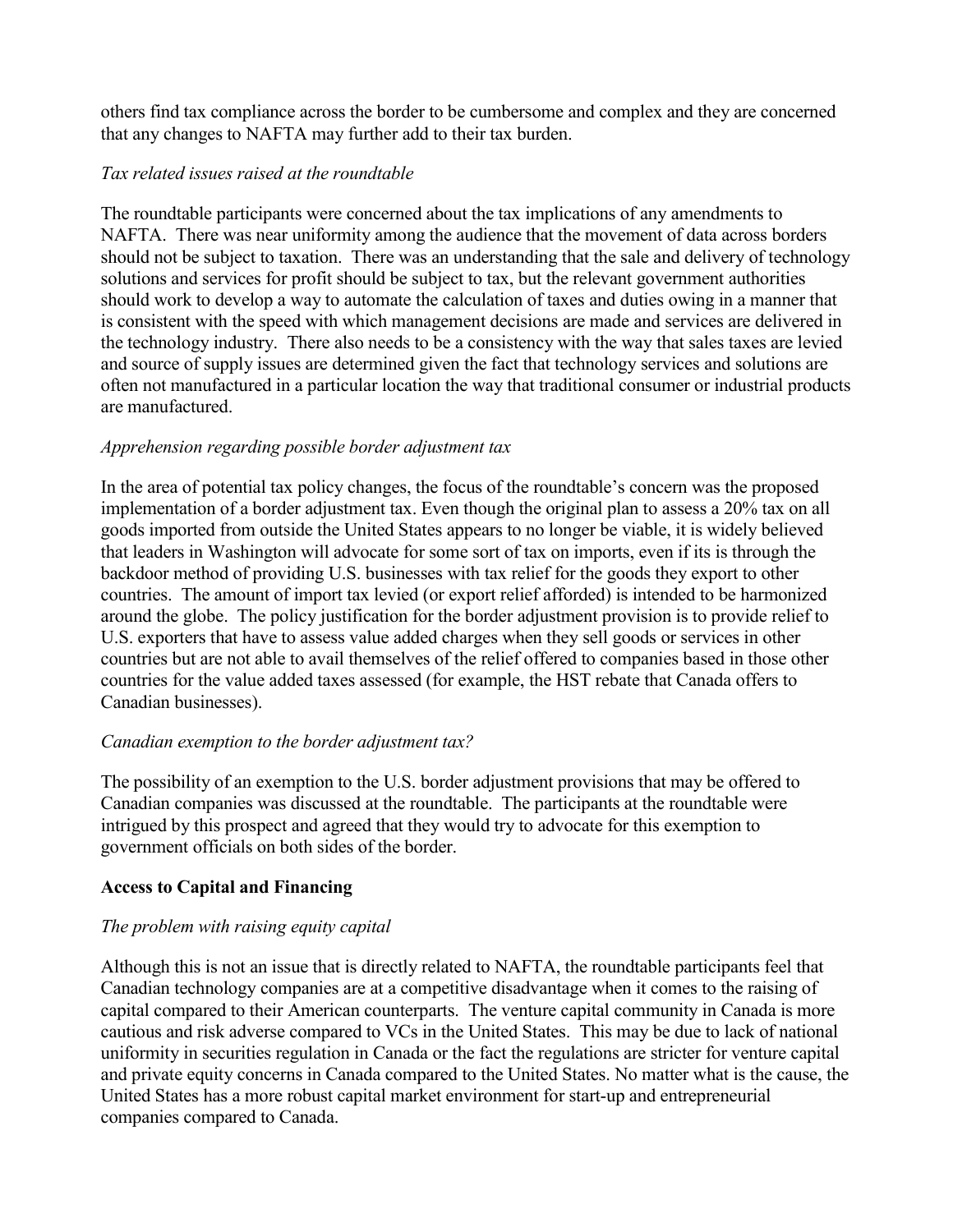#### *The roundtable's response*

The desire of the roundtable participants is that any amendments to NAFTA provide a subsidiary benefit of harmonizing the equity-raising environment between Canada and the United States, even if such a benefit is not intended.

# *Need to have more cloud-based services in Canada for Canadian based banks*

The other concern raised at the roundtable addresses not the access to debt financing and the extension of credit, but the intellectual property issues associated with the institutions that provide such lending facilities. Roundtable participants noted that Canadian chartered banks subscribe to cloud-based services where the data is housed in the United States. Not only does this deprive Canadian technology businesses of the opportunity to provide such services for the leading financial institutions located in their country, but it could also provide U.S. borrowers in the technology industry with a competitive advantage compared to their peers in Canada.

# **Where the Technology Industry Goes from Here**

Thirty years of fixed and predictable rules regarding the movement of people, goods and ideas across the U.S.-Canada border are most likely to become a relic of the past in the near future, and the period during which these rules are replaced is most likely to cause a period of anxiety and uncertainty. The most effective way to ensure that the transition between the NAFTA of the past and the NAFTA of the future is successful is to implement a two-pronged approach.

# *The first prong – more fulsome disclosure*

The importance of the U.S. government setting a clear direction for the future incarnation NAFTA cannot be over-emphasized. Whatever the final rules are, they need to be communicated clearly and effectively, to aid technology companies in making the best decisions they can in real time for themselves and for those constituencies that rely upon them. However, disclosure is not merely the sole obligation of the U.S. government; those agents and specialists that technology companies rely upon should make sure that their clients are fully cognizant of the tools that are currently available to them. For example, most technology companies are not aware of the existence of the Regulatory Cooperation Council (RCC). The goal of the RCC is to harmonize the regulations between Canada and the U.S in all areas other health and safety. This council is very popular with the U.S. government because the work of the RCC prioritizes the removal of regulations. The RCC may also be a powerful ally for technology companies because, in general, the conflicting sets of regulations between Canada and the U.S. is a more burdensome obstacle to the free flow of trade, people and ideas across the border, compared to the rules that are enforced at the border.

## *The second prong – more engaged advocacy*

There are two separate paths that Canada may take in response to the changes to NAFTA that are proposed by the United States. The first path is to propose free and open trading relationships with other countries. This is reflected in the Trudeau government's overtures to strengthen the trading relationships between Canada and China and between Canada and Europe. The second path is to emphasize greater North American trade and economic integration. A successful journey along the second path requires Canadian technology companies, together with their like minded cohort in the U.S. and in other industries, to show to Canadian and to U.S. policy makers that there are clear